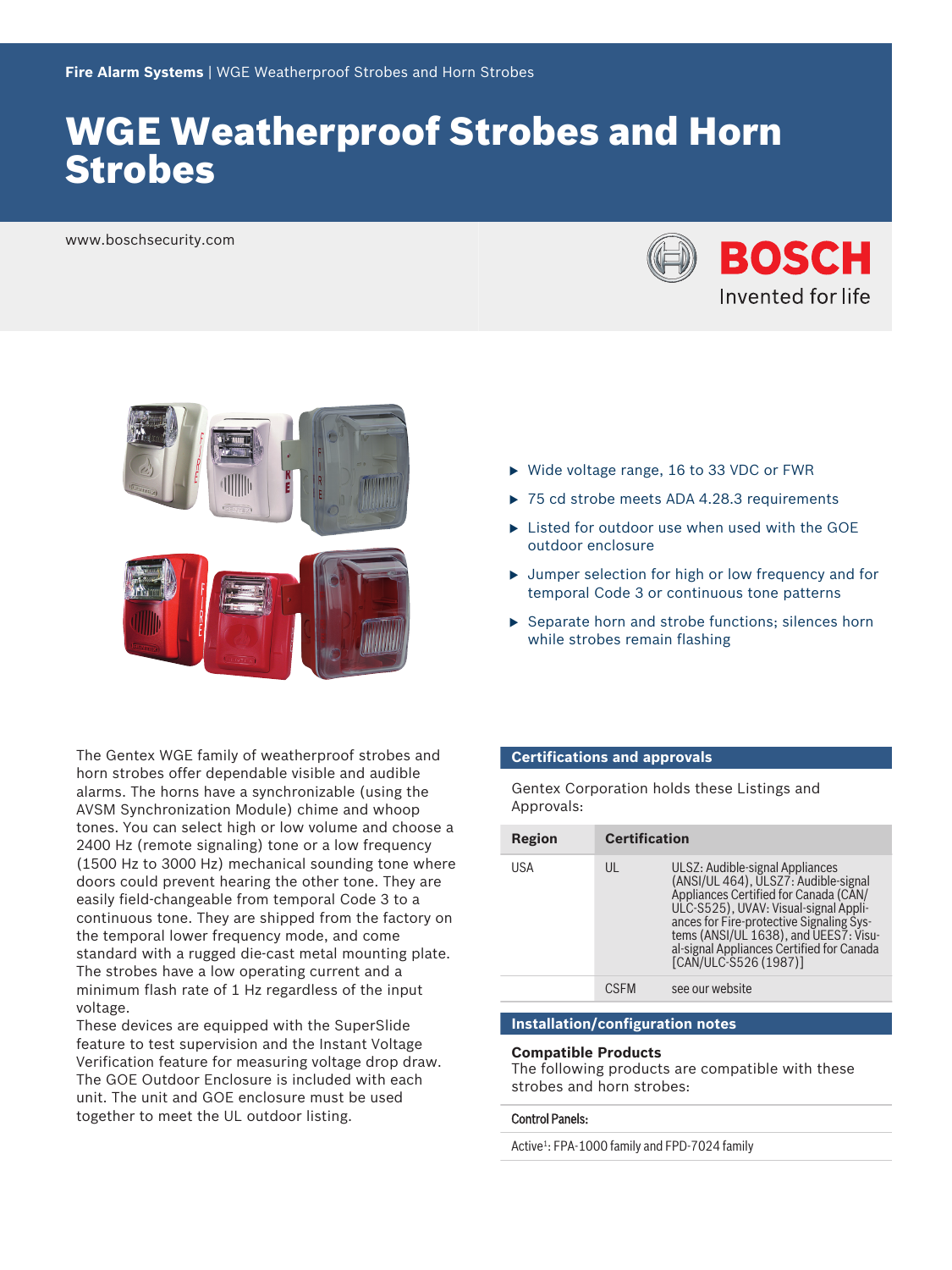| Legacy <sup>1</sup> : D10024A, D9412, D8024, D7024 <sup>2</sup> , and D7022 <sup>3</sup> |  |  |  |  |  |
|------------------------------------------------------------------------------------------|--|--|--|--|--|
|------------------------------------------------------------------------------------------|--|--|--|--|--|

#### Synchronization Modules:

#### AVSM‑R and AVSM‑W

1 For synchronization, use the AVSM‑R or AVSM‑W Synchronization Modules with these control panels.

2 When used with a D7039 Multiplex Expansion Module, the D7024 becomes an addressable fire alarm control panel (FACP).

 $^{\rm 3}$  The D7022 must be set for 24 VDC operation and requires the AVSM-R or AVSM‑W Synchronization Modules for synchronization.

#### **Mounting Considerations**

For an outdoor application or a severe environment (NEMA 3R) application, the WGES Strobes and WGEC Horn Strobes must be surface mounted on a flat wall in a GOE Outdoor Enclosure. The enclosure is supplied. Knockout holes are sized for 3/4‑inch conduit and matching connector. Use a watertight conduit fitting.

#### **Wiring**

#### **Notice**  $\mathbf i$

Do not use these units in coded or pulsed signaling circuits.

The input terminals accept wires with diameters between 18 AWG and 12 AWG (ISO 0.75 mm<sup>2</sup> and 4 mm<sup>2</sup> ).

#### **Parts included**

# Quant. Component 1 Strobe or horn strobe with finish plate

- 
- 1 Die‑cast mounting plate
- 1 GOE outdoor enclosure
- 1 Plastic test card
- 1 Hardware pack
- 1 Literature pack

#### **Technical specifications**

#### **Electrical**

Strobe Current (maximum) 180 mA RMS; 245 mA FWR

#### Voltage (Input):

| • nominal | 24 VDC or FWR                  |
|-----------|--------------------------------|
| • range   | 16 VDC or FWR to 33 VDC or FWR |

#### **Environmental**

### Temperature (Operating):

| $\cdot$ Indoor | +32°F to +120°F (0°C to +49°C)                                              |
|----------------|-----------------------------------------------------------------------------|
| • Outdoor      | $-31^{\circ}$ F to +150 $^{\circ}$ F (-35 $^{\circ}$ C to +66 $^{\circ}$ C) |

#### **Mechanical**

| Candela Rating                        | 75 cd                                                                           |
|---------------------------------------|---------------------------------------------------------------------------------|
| Dimensions (HxWxD):                   |                                                                                 |
| without GOF<br>$\bullet$<br>enclosure | 5 in. x 4.5 in. x 2.5 in. (12.7 cm x<br>$11.4 \text{ cm} \times 6.4 \text{ cm}$ |
| • with GOF enclosure                  | 5.75 in. x 4.75 in. x 4.2 in. (14.6 cm x<br>12.1 cm x 10.6 cm)                  |

#### **Alarm Ratings**



#### **Notice**

The sound output for the temporal (Code 3) tone is rated lower because the time the horn is off is averaged into the sound output rating. When the horn is producing a tone in the temporal mode its sound pressure is the same as the continuous mode.

| Horn (Continuous, 2400 Hz)                 |                                               |
|--------------------------------------------|-----------------------------------------------|
| Audible Device Current<br>(maximum)        | 28 mA RMS: 48 mA FWR                          |
| Sound output at 10 ft (3 m) at<br>24 VDC   | High output: 86 dBA; Low output:<br>78 dBA    |
| Horn (Continuous, Mechanical)              |                                               |
| <b>Audible Device Current</b><br>(maximum) | 25 mA RMS; 44 mA FWR                          |
| Sound output at 10 ft (3 m) at<br>24 VDC   | High output: 84 dBA; Low output:<br>76 dBA    |
| Horn (Temporal Code 3, 2400 Hz)            |                                               |
| Audible Device Current<br>(maximum)        | 28 mA RMS; 48 mA FWR                          |
| Sound output at 10 ft (3 m) at<br>24 VDC   | High output: 83 dBA; Low output:<br>75 dBA    |
| Horn (Temporal Code 3, Mechanical)         |                                               |
| <b>Audible Device Current</b><br>(maximum) | 25 mA RMS; 44 mA FWR                          |
| Sound output at 10 ft (3 m) at<br>24 VDC   | High output: 81 dBA; Low output:<br>$73$ dBA* |
|                                            |                                               |

\* If you operate the horn in this mode at this voltage, it does not meet the UL reverberant sound level required for public mode fire protection service. These settings are acceptable only for private mode fire alarm use. Use the high output setting for public mode application.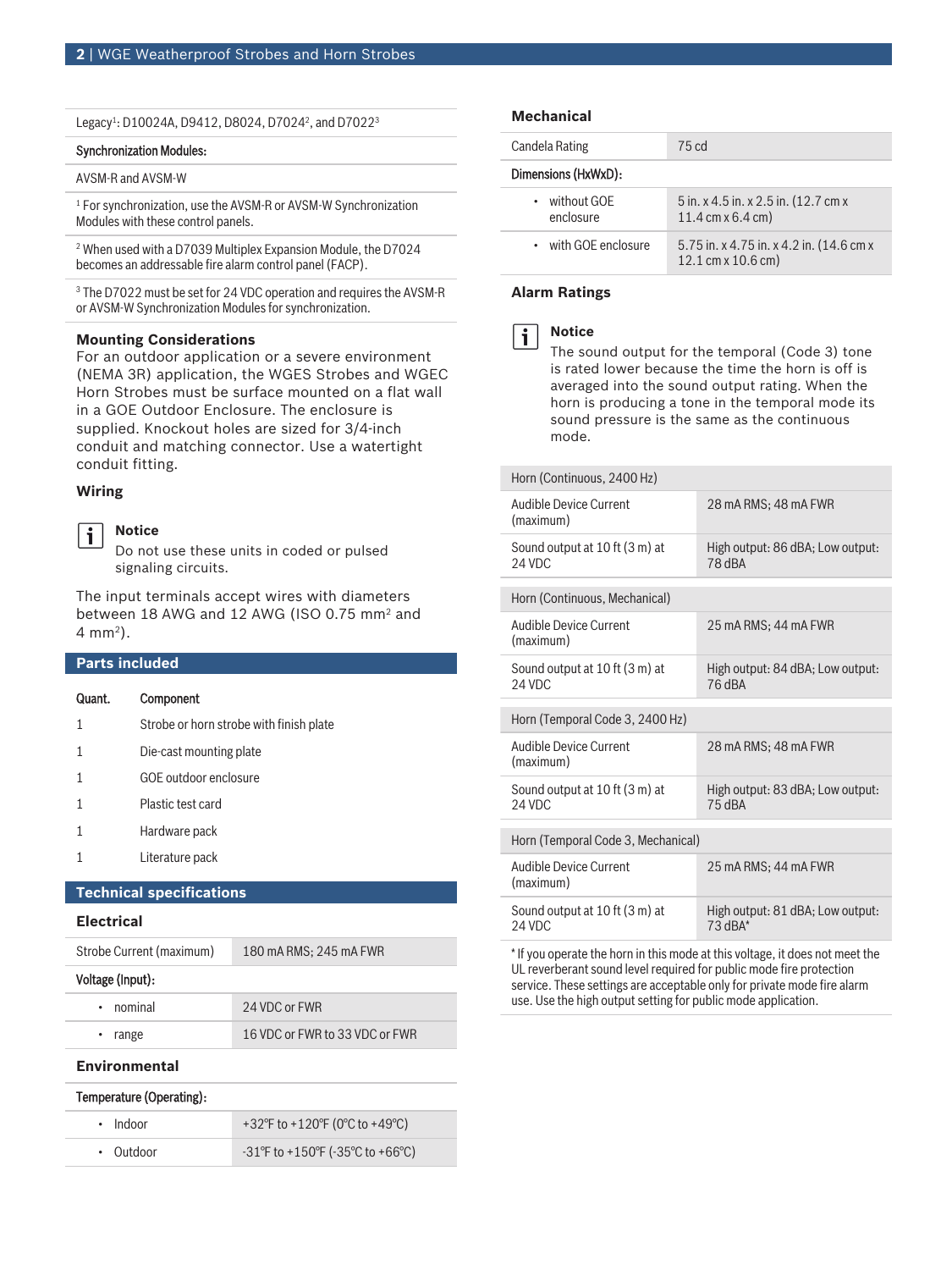| Chime (Continuous)                       |                                                           |
|------------------------------------------|-----------------------------------------------------------|
| Audible Device Current<br>(maximum)      | 15 mA RMS: 30 mA FWR                                      |
| Sound output at 10 ft (3 m) at<br>24 VDC | High output: 71 dBA <sup>*</sup> ; Low<br>output: 68 dBA* |

\* If you operate the horn in this mode at this voltage, it does not meet the UL reverberant sound level required for public mode fire protection service. These settings are acceptable only for private mode fire alarm use. Use the high output setting for public mode application.

| Chime (Temporal Code 3)                  |                                                           |
|------------------------------------------|-----------------------------------------------------------|
| Audible Device Current<br>(maximum)      | 15 mA RMS: 30 mA FWR                                      |
| Sound output at 10 ft (3 m) at<br>24 VDC | High output: 71 dBA <sup>*</sup> ; Low<br>output: 68 dBA* |

\* If you operate the horn in this mode at this voltage, it does not meet the UL reverberant sound level required for public mode fire protection service. These settings are acceptable only for private mode fire alarm use. Use the high output setting for public mode application.

| Whoop                                    |                                            |
|------------------------------------------|--------------------------------------------|
| Audible Device Current<br>(maximum)      | 56 mA RMS: 62 mA FWR                       |
| Sound output at 10 ft (3 m) at<br>24 VDC | High output: 83 dBA; Low output:<br>72 dBA |

### **Ttademarks**

All hardware and software product names used in this document are likely to be registered trademarks and must be treated accordingly.

### **Ordering information**

### **WGEC24‑75WR Weatherproof Horn Strobe (red)**

Red, 24 VDC weatherproof device with 75 cd strobe and field‑selectable for high or low frequency, high or low volume, and temporal (Code 3) or continuous tone pattern

Order number **WGEC24-75WR**

### **WGEC24‑75WW Weatherproof Horn Strobe (off-white)**

White, 24 VDC weatherproof device with 75 cd strobe and field‑selectable for high or low frequency, high or low volume, and temporal (Code 3) or continuous tone pattern

Order number **WGEC24-75WW**

**WGES24‑75WR Weatherproof Strobe (red)** Red, 24 VDC weatherproof 75 cd strobe Order number **WGES24-75WR**

**WGES24‑75WW Weatherproof Strobe (off‑white)** White, 24 VDC weatherproof 75 cd strobe Order number **WGES24-75WW**

#### **Accessories**

### **AVSM‑R Synchronization Control Module (red)**

Synchronization module for use with all Gentex synchronizable notification appliances except the HS24 Series and the ST24 Series.

# Not Available.

Order number **AVSM-R**

**AVSM‑W Synchronization Control Module (white)** Synchronization module for use with all Gentex synchronizable notification appliances except the HS24 Series and the ST24 Series.

### Not Available.

Order number **AVSM-W**

### **GOE‑R Outdoor Enclosure (red)**

The Gentex GOE-R Outdoor Enclosure is ANSI/UL 464 listed for use in indoor and outdoor applications when used with the Gentex GEH Series horn and WGE Series strobe and horn/strobe. It is red. Not Available.

# Order number **GOE-R**

# **GOE‑W Outdoor Enclosure (white)**

The Gentex GOE-W Outdoor Enclosure is ANSI/UL 464 listed for use in indoor and outdoor applications when used with the Gentex GEH Series horn and WGE Series strobe and horn/strobe. It is off-white.

## Not Available.

Order number **GOE-W**